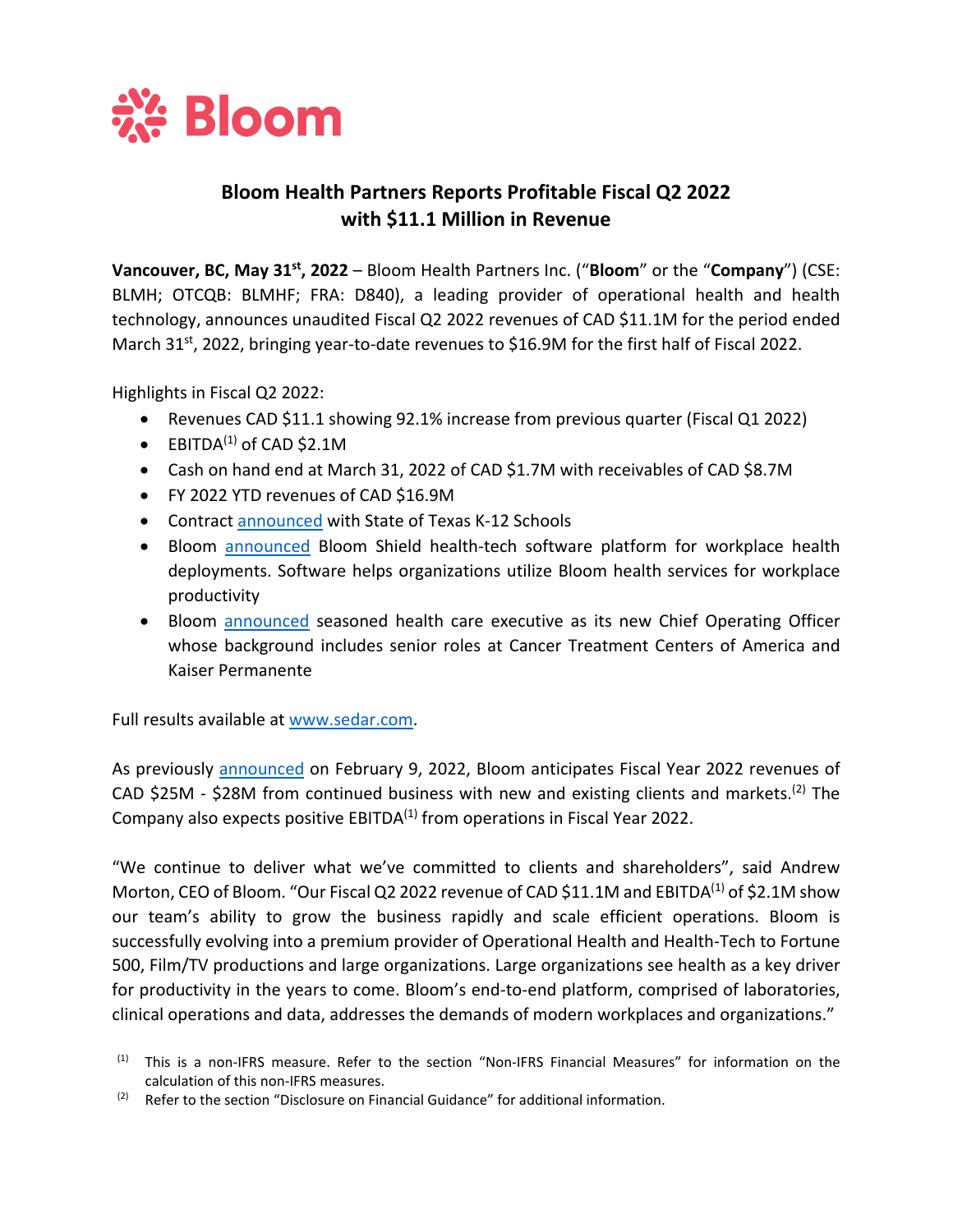### **Non-IFRS Financial Measures**

We believe that providing certain non-IFRS financial measures provide users with important information regarding the operational performance of our business. The non-IFRS financial measures used by management do not have any standardized meaning prescribed by IFRS and therefore may not be comparable to similar measures presented by other issuers. Accordingly, these measures should not be considered as a substitute or alternative for IFRS measures as determined in accordance with IFRS. By considering these measures in combination with the comparable IFRS financial measures, we believe that users are provided a better overall understanding of our business and financial performance during the relevant period than if they considered the IFRS financial measures alone.

## *EBITDA*

EBITDA is defined as earnings before interest, income taxes, depreciation, and amortization and is utilized by management to assess and evaluate the financial performance of its operations. Management believes that EBITDA improves comparability between periods by eliminating the impact of interest, income taxes, depreciation, and amortization. The most directly comparable GAAP measure to EBITDA is net income before tax, calculated as follows:

|                             | For the three months ended March 31 |           |  |            |
|-----------------------------|-------------------------------------|-----------|--|------------|
|                             |                                     | 2022      |  | 2021       |
| Net income before tax       |                                     | 875,219   |  | (497, 169) |
| Amortization of intangibles |                                     | 736,304   |  |            |
| Depreciation                |                                     | 151,723   |  |            |
| Interest expense            |                                     | 383,529   |  |            |
| EBITDA                      |                                     | 2,146,775 |  | (497,169)  |

#### **Disclosure on Financial Guidance**

Anticipated revenue figures and EBITDA are based on modelling and estimates developed by management and updated as of March 31, 2022. These estimates are based on our Fiscal Year 2021 results and year-to-date 2022 results, including market size, and assume only ongoing business with announced contracts with Texas and Alabama schools, as well ongoing business with Film/TV productions and existing Fortune 500 clients, as well as marginal growth in fixed costs through Fiscal Year 2022. Readers are cautioned that actual results could differ materially from these estimates based on increases in operating costs, failure to maintain regulatory licensing, inability to execute on existing contracts with schools in Texas and Alabama, failure to attract and retain qualified employees, or a reduction in customer demand.

## **About Bloom Health Partners Inc.**

Bloom Health Partners Inc. (CSE: BLMH, OTCQB: BLMHF, FRA: D840) is a global platform for healthcare security, diagnostic testing and occupational health-tech. Our mission is to ensure